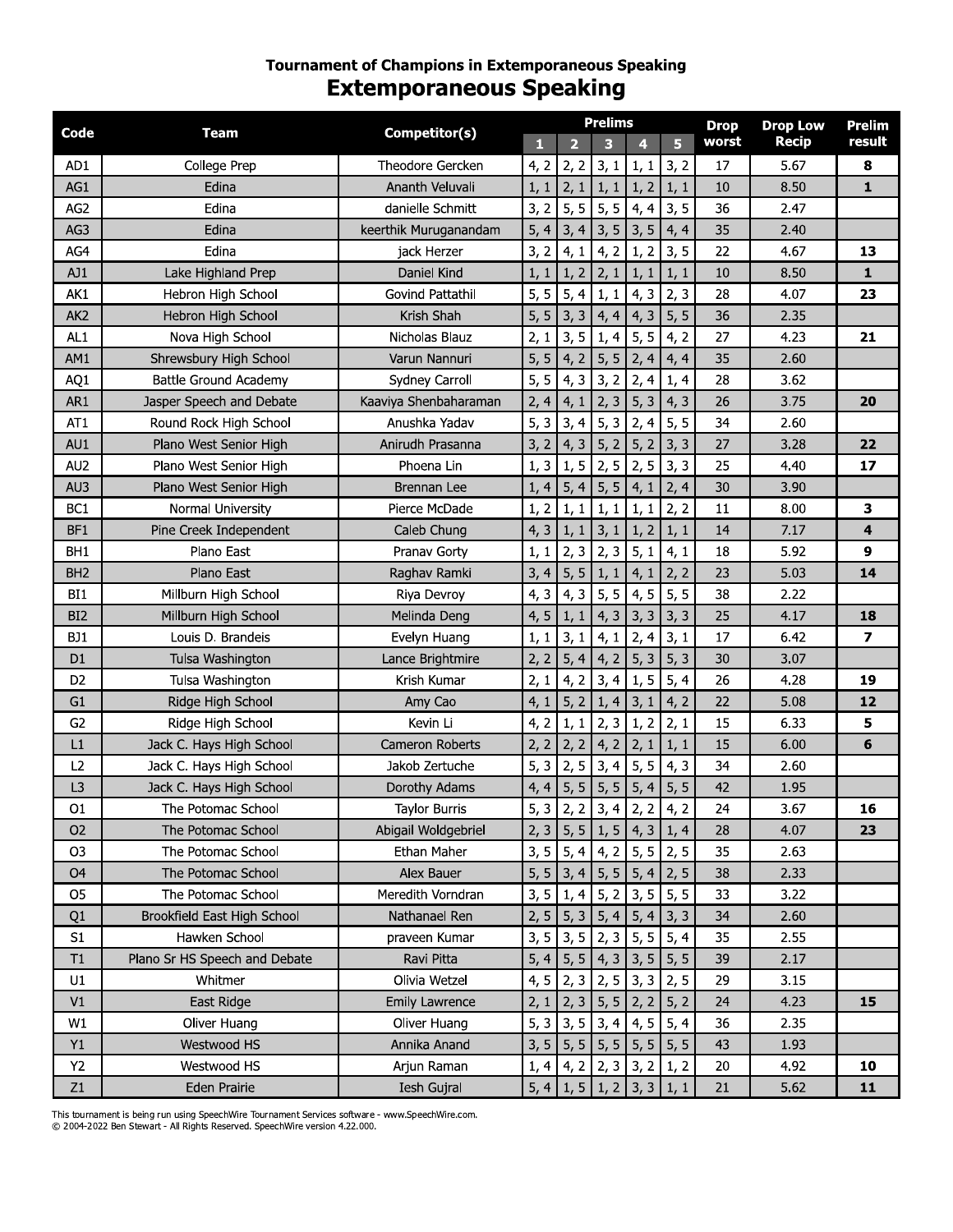#### Tournament of Champions in Extemporaneous Speaking

# Extemporaneous Speaking

## Finai round

|                 |                        |                 |  | <b>Extemporaneous Speaking</b><br><b>Elimination round results</b> |                    |                   |                |   |                     |                           |                |                                   |                             |                     |                |
|-----------------|------------------------|-----------------|--|--------------------------------------------------------------------|--------------------|-------------------|----------------|---|---------------------|---------------------------|----------------|-----------------------------------|-----------------------------|---------------------|----------------|
|                 |                        |                 |  |                                                                    | <b>Final round</b> |                   |                |   |                     |                           |                |                                   |                             |                     |                |
| Code            | <b>Name</b>            |                 |  | Team                                                               |                    |                   |                |   |                     | X20 X21 X7 X6 X22 X23 X24 |                | total                             | <b>Rank Judges</b><br>pref. | <b>Recips Place</b> |                |
| L1              |                        |                 |  | Cameron Roberts Jack C. Hays High School                           | 3                  | $\overline{2}$    | 1              | 2 | $\overline{2}$      |                           |                | 12                                |                             | 4.83                | 1              |
| AG1             | Ananth Veluvali        |                 |  | Edina                                                              | 4                  |                   | 2              | 4 | 1                   | 2                         | $\overline{2}$ | 16                                |                             | 4.00                | $\overline{2}$ |
| G2              | Kevin Li               |                 |  | Ridge High School                                                  | 2                  | 4                 | 5              |   | 3                   | 5                         | 3              | 23                                |                             | 2.82                | 3              |
| BH <sub>2</sub> | Raghav Ramki           |                 |  | Plano East                                                         | $\mathbf{1}$       | 3                 | $\overline{4}$ | 5 | 6                   | 3                         | 5.             | 27                                |                             | 2.48                | 4              |
| BC <sub>1</sub> |                        | Pierce McDade   |  | Normal University                                                  | 6                  | 6                 | 3              | 3 | 5                   | 4                         | 4              | 31                                |                             | 1.70                | 5              |
| AU <sub>2</sub> | Phoena Lin             |                 |  | Plano West Senior High                                             | 5                  | 5.                | 6              | 6 | 4                   | 6                         | 6              | 38                                |                             | 1.32                | 6              |
|                 | <b>Semifinal round</b> |                 |  |                                                                    |                    |                   |                |   |                     |                           |                |                                   |                             |                     |                |
|                 | Code                   | <b>Name</b>     |  | <b>Team</b>                                                        |                    | 02 AR1 X18 X17 X2 |                |   |                     |                           |                | <b>Rank Judges</b><br>total pref. | <b>Recips Place</b>         |                     |                |
|                 | AG1                    | Ananth Veluvali |  | Edina                                                              | $\mathbf{1}$       | 1                 | 1              |   | $\overline{2}$<br>1 |                           | 6              |                                   | 4.50                        | 1                   |                |
|                 | BH <sub>2</sub>        | Raghav Ramki    |  | Plano East                                                         | 4                  | $\overline{2}$    | 3.             |   | 5.                  | 4                         | 18             |                                   | 1.53                        | $\overline{2}$      |                |

## Semifinai roung

| Code            | <b>Name</b>     | Team                                     |                | 02 AR1 X18 X17 X2 |   |                          |                | total | <b>Rank Judges</b><br>pref.          | <b>Recips Place</b> |                   |   |
|-----------------|-----------------|------------------------------------------|----------------|-------------------|---|--------------------------|----------------|-------|--------------------------------------|---------------------|-------------------|---|
| AG1             | Ananth Veluvali | Edina                                    | 1              |                   | 1 | 2                        |                | 6     |                                      | 4.50                | 1                 |   |
| BH <sub>2</sub> | Raghav Ramki    | Plano East                               | $\overline{4}$ | $\overline{2}$    | 3 | 5                        | $\overline{4}$ | 18    |                                      | 1.53                | $\overline{2}$    |   |
| BC <sub>1</sub> | Pierce McDade   | Normal University                        | $\overline{2}$ | 5                 | 5 | 1                        | 6              | 19    |                                      | 2.07                | 3                 |   |
| AJ1             | Daniel Kind     | Lake Highland Prep                       | 3              | 6                 | 6 | 3                        | $\overline{2}$ | 20    | 4                                    | 1.50                | 4                 |   |
| Z1              | Iesh Guiral     | Eden Prairie                             | 6              | 3                 | 2 | 4                        | 5              | 20    | 5                                    | 1.45                | 5                 |   |
| V1              | Emily Lawrence  | East Ridge                               | 5              | 4                 | 4 | 6                        | 3              | 22    |                                      | 1.20                | 6                 |   |
|                 |                 |                                          |                | Semifinal round   |   |                          |                |       |                                      |                     |                   |   |
| Code            | <b>Name</b>     | Team                                     |                |                   |   | <b>BC1 Z1 AJ1 X1 X16</b> |                |       | <b>Rank Judges</b><br>total<br>pref. |                     | <b>Recips Pla</b> |   |
| L1              |                 | Cameron Roberts Jack C. Hays High School |                |                   |   |                          |                | 3     | 7                                    | 4.33                |                   | 1 |
| AU <sub>2</sub> | Phoena Lin      | Plano West Senior High                   |                | 3                 | 3 | 2                        | 5              | 2     | 15                                   | 1.87                |                   | 2 |
|                 |                 |                                          |                |                   |   |                          |                |       |                                      |                     |                   |   |

## Semifinai roung

|                |                           | 4 |                | 5                        | ZÜ |              | ь                           | 1.45                | ь |                |
|----------------|---------------------------|---|----------------|--------------------------|----|--------------|-----------------------------|---------------------|---|----------------|
|                |                           | 6 |                | 3                        | 22 |              |                             | 1.20                | 6 |                |
|                | <b>Semifinal round</b>    |   |                |                          |    |              |                             |                     |   |                |
|                |                           |   |                | <b>BC1 Z1 AJ1 X1 X16</b> |    | <u>total</u> | <b>Rank Judges</b><br>pref. | <b>Recips Place</b> |   |                |
|                |                           |   |                | 3                        |    | 7            |                             | 4.33                |   | 1              |
| $\overline{2}$ |                           |   | 5              | $\overline{2}$           |    | 15           |                             | 1.87                |   | $\overline{2}$ |
| 4              |                           |   | 6              |                          |    | 18           |                             | 2.12                |   | 3              |
| 5              |                           |   | 3              | 4                        |    | 20           |                             | 1.45                |   | 4              |
| 3              |                           |   | 2              | 6                        |    | 21           |                             | 1.42                |   | 5              |
| 6              |                           |   | 4              | 5                        |    | 24           |                             | 1.07                |   | 6              |
|                | <b>Quarterfinal round</b> |   |                |                          |    |              |                             |                     |   |                |
|                | G1 X15 03 Y1 D1           |   |                |                          |    | total        | <b>Rank Judges</b><br>pref. | <b>Recips Place</b> |   |                |
|                |                           |   | $\overline{2}$ |                          |    | 7            |                             | 4.00                | 1 |                |

#### Quarterfinai round

| RHT.                      | Pranav Gorty            | Plano East             | Ь              | $-4$            | h | 4            | ь | 24    |                             | 1.07                | ь              |  |
|---------------------------|-------------------------|------------------------|----------------|-----------------|---|--------------|---|-------|-----------------------------|---------------------|----------------|--|
| <b>Quarterfinal round</b> |                         |                        |                |                 |   |              |   |       |                             |                     |                |  |
| Code                      | <b>Name</b>             | Team                   |                | G1 X15 03 Y1 D1 |   |              |   | total | <b>Rank Judges</b><br>pref. | <b>Recips Place</b> |                |  |
| AG1                       | Ananth Veluvali         | Edina                  | 2              | 1               |   | 2            |   | 7     |                             | 4.00                | 1              |  |
| AU <sub>2</sub>           | Phoena Lin              | Plano West Senior High | $\overline{4}$ | 4               | 4 | $\mathbf{1}$ | 2 | 15    |                             | 2.25                | $\overline{2}$ |  |
| BH <sub>1</sub>           | Pranav Gorty            | Plano East             |                | 6               | 2 | 3            | 4 | 16    |                             | 2.25                | 3              |  |
| AK1                       | <b>Govind Pattathil</b> | Hebron High School     | 5              | 3               | 3 | 5            | 3 | 19    |                             | 1.40                | 4              |  |
| 01                        | <b>Taylor Burris</b>    | The Potomac School     | 3              | 2               | 6 | 4            | 6 | 21    |                             | 1.42                | 5              |  |
| AD1                       | Theodore Gercken        | College Prep           | 6              | 5               | 5 | 6            | 5 | 27    |                             | 0.93                | 6              |  |
|                           |                         |                        |                |                 |   |              |   |       |                             |                     |                |  |
|                           |                         |                        |                |                 |   |              |   |       |                             |                     |                |  |